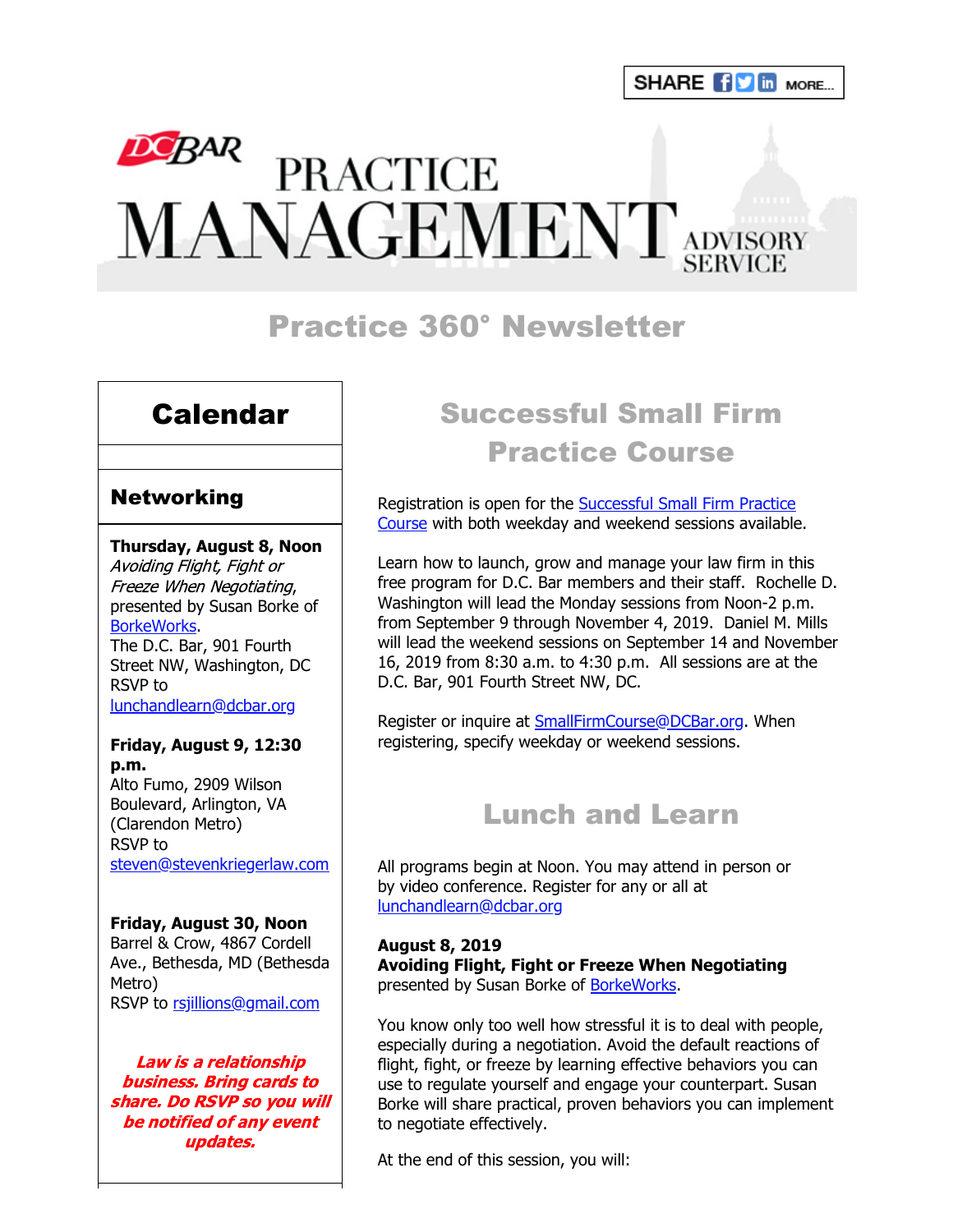## PMAS Events

**August 8** – Lunch and Learn, Avoiding Flight, Fight or Freeze When Negotiating **August 14** – Day 1 of Basic Training & Beyond **August 21** – Day 2 of Basic Training & Beyond **August 22** – Lunch and Learn, Growing Your Practice: The Secret to Getting More Good Clients

## **Ethics**

New ethics guidance on **Mandatory Arbitration Provisions in Fee [Agreements.](https://www.dcbar.org/bar-resources/legal-ethics/opinions/Ethics-Opinion-376.cfm?utm_source=Real%20Magnet&utm_medium=INSERT_CHANNEL&utm_campaign=INSERT_LINK_ID)** Legal Ethics Opinion 376

**What are the ethical implications of crowdfunding a legal representation?** Read [Legal Ethics Opinion 375](http://www.dcbar.org/bar-resources/legal-ethics/opinions/Ethics-Opinion-375.cfm?utm_source=Real%20Magnet&utm_medium=INSERT_CHANNEL&utm_campaign=INSERT_LINK_ID) for guidance.

**What are your obligations to a prospective client?** [Read Legal Ethics Opinion](http://www.dcbar.org/bar-resources/legal-ethics/opinions/Ethics-Opinion-374.cfm?utm_source=Real%20Magnet&utm_medium=INSERT_CHANNEL&utm_campaign=INSERT_LINK_ID) 374 to find out.

**Have you read** the Legal Ethics Opinions on *social* media and lawyers? [Legal Ethics Opinion 370](http://www.dcbar.org/bar-resources/legal-ethics/opinions/Ethics-Opinion-370.cfm?utm_source=Real%20Magnet&utm_medium=INSERT_CHANNEL&utm_campaign=INSERT_LINK_ID) [Legal Ethics Opinion 371](http://www.dcbar.org/bar-resources/legal-ethics/opinions/Ethics-Opinion-371.cfm?utm_source=Real%20Magnet&utm_medium=INSERT_CHANNEL&utm_campaign=INSERT_LINK_ID)

# Other Events

[Continuing Legal Education](https://join.dcbar.org/eweb/DynamicPage.aspx?Site=DCBar&WebKey=cbe606bc-88d4-4d37-872c-f48d412a59e5&evt_etc_key=7aaf572d-f662-422f-9fe7-0ae3f4b705be&utm_source=Real%20Magnet&utm_medium=INSERT_CHANNEL&utm_campaign=INSERT_LINK_ID) programs

[Communities Events](https://join.dcbar.org/eweb/DynamicPage.aspx?site=dcbar&webcode=EventList&utm_source=Real%20Magnet&utm_medium=INSERT_CHANNEL&utm_campaign=INSERT_LINK_ID)

[Pro Bono Center training](http://www.dcbar.org/pro-bono/resources-and-training/pro-bono-training.cfm?utm_source=Real%20Magnet&utm_medium=INSERT_CHANNEL&utm_campaign=INSERT_LINK_ID) programs

- Understand the negotiation process
- Review how to prepare for a negotiation
- Learn techniques to engage more effectively with your counterpart in any negotiation
- Approach negotiations with more confidence

**[Register](https://join.dcbar.org/eWeb/DynamicPage.aspx?site=dcbar&webcode=EventInfo&Reg_evt_key=13a80e59-52d1-4c2a-9131-415a5f14dc6d&RegPath=EventRegFees&FreeEvent=&Event=Lunch%20and%20Learn:%20Avoiding%20Flight,%20Fight%20or%20Freeze%20When%20Negotiating&FundraisingEvent=&evt_guest_limit=9999&utm_source=Real%20Magnet&utm_medium=INSERT_CHANNEL&utm_campaign=INSERT_LINK_ID)**

## **August 22, 2019**

**Growing Your Practice: The Secret To Getting More Good Clients** presented by business and marketing strategist Mary Ellen Hickman of [Hickman Consulting Partners LLC.](http://www.hickmanconsultingpartners.com/)

Need more - and better - clients? By the time lunch is over, you'll know how to identify the best clients for your unique practice, where to find those clients, how to attract more of them. We'll discuss how this applies to a well-established firm, a fast-growing firm, and a new practice.

**[Register](https://join.dcbar.org/eWeb/DynamicPage.aspx?site=dcbar&webcode=EventInfo&Reg_evt_key=d30be766-2a15-4525-8b72-44127e9cebba&RegPath=EventRegFees&FreeEvent=&Event=Lunch%20and%20Learn:%20Growing%20Your%20Practice:%20The%20Secret%20To%20Getting%20More%20Good%20Clients&FundraisingEvent=&evt_guest_limit=9999&utm_source=Real%20Magnet&utm_medium=INSERT_CHANNEL&utm_campaign=INSERT_LINK_ID)**

# Basic Training & Beyond

Our monthly [Basic Training & Beyond](http://www.dcbar.org/bar-resources/practice-management-advisory-service/basic-training.cfm?utm_source=Real%20Magnet&utm_medium=INSERT_CHANNEL&utm_campaign=INSERT_LINK_ID)**,** is set for August 14 and 21 at 9:15 a.m. – 4:30 p.m.

Register at BasicTraining@dcbar.org

This program has been attended by more than 3,000 lawyers and many have launched and are operating small law firms.

# PMAS Links and Free Downloads

[Law Firm Management Assessment \(Self-Check\)](https://www.dcbar.org/bar-resources/practice-management-advisory-service/selfcheck.cfm?utm_source=Real%20Magnet&utm_medium=INSERT_CHANNEL&utm_campaign=INSERT_LINK_ID) [Small firm legal trends and compensation reports](http://www.dcbar.org/bar-resources/practice-management-advisory-service/basic-training-supplement.cfm?utm_source=Real%20Magnet&utm_medium=INSERT_CHANNEL&utm_campaign=INSERT_LINK_ID) [e-Manual for Basic Training & Beyond](http://www.dcbar.org/bar-resources/practice-management-advisory-service/upload/eManual-050316.pdf?utm_source=Real%20Magnet&utm_medium=INSERT_CHANNEL&utm_campaign=INSERT_LINK_ID)

[More PMAS programs](http://www.dcbar.org/bar-resources/practice-management-advisory-service/?utm_source=Real%20Magnet&utm_medium=INSERT_CHANNEL&utm_campaign=INSERT_LINK_ID)